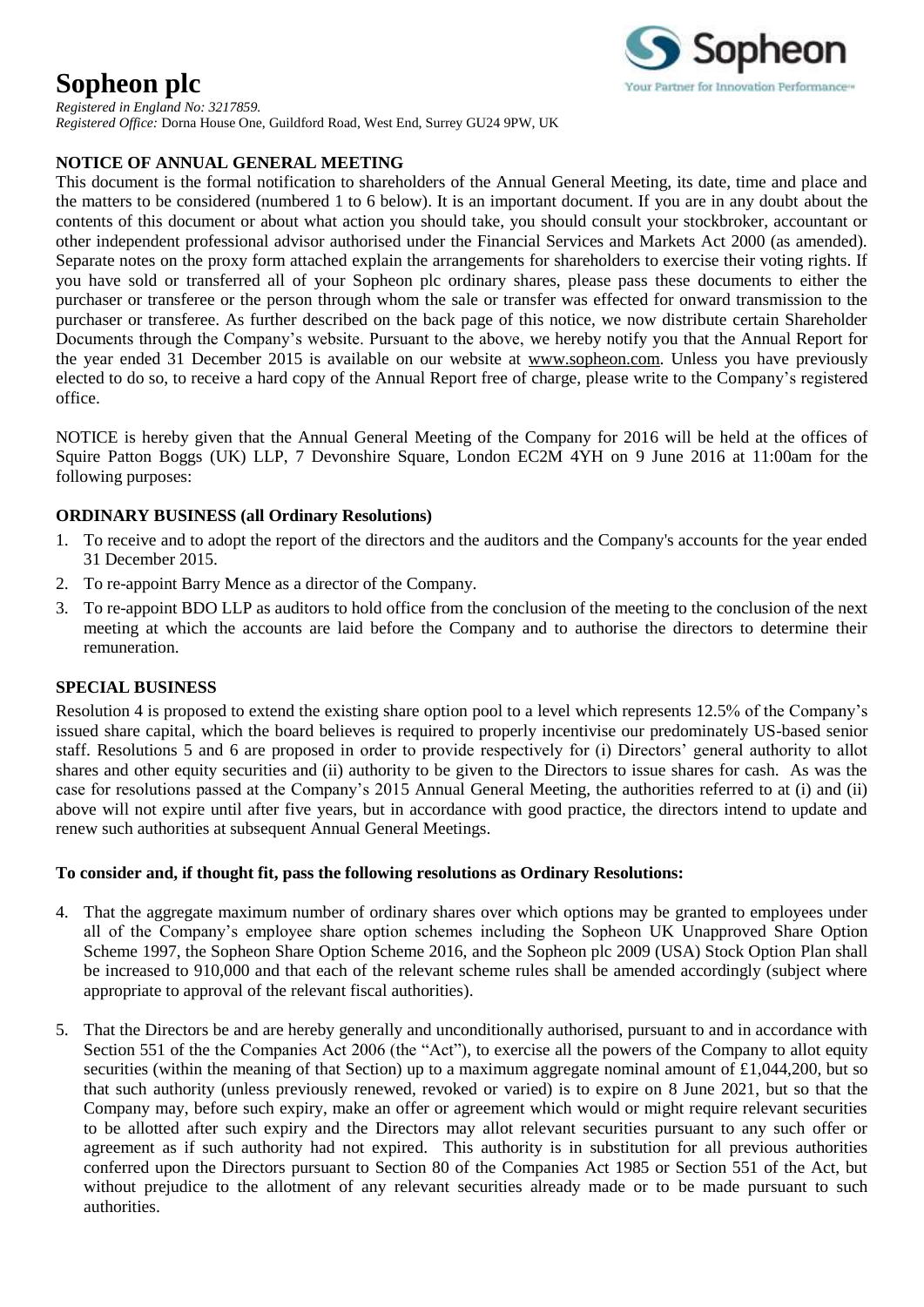# **Sopheon plc**



*Registered in England No: 3217859. Registered Office:* Dorna House One, Guildford Road, West End, Surrey GU24 9PW, UK

### **To consider and, if thought fit, pass the following resolution as a Special Resolution:**

- 6. That the Directors be and are hereby empowered pursuant to Section 570 of the Act to allot equity securities (as defined in Section 560 of the Act) for cash pursuant to the authority conferred by resolution 5 above, as if Section 561 (1) of the Act did not apply to any such allotment provided that such power is limited to:
	- (a) the allotment of equity securities in connection with an issue or offering by way of open offer or rights issue to holders of equity securities in proportion (as nearly as may be practicable) to the respective numbers of equity securities held by or deemed to be held by them on the record date of such allotment, but subject to such exclusions or other arrangements as the Directors may deem necessary or expedient to deal with any fractional entitlements or any legal or practical problems under the laws of any overseas territory or the requirements of any regulatory authority or any stock exchange;
	- (b) the allotment (otherwise than pursuant to paragraph (a) above) of equity securities up to a maximum aggregate nominal amount of £523,000 in connection with allotments arising from conversion of the Company's £2,000,000 issued 8% Convertible Loan Stock 2019; and
	- (c) the allotment (otherwise than pursuant to paragraphs (a) and (b) above) of equity securities up to a maximum aggregate nominal amount of £145,580.

provided that the power hereby conferred shall operate in substitution for and to the exclusion of any previous power given to the directors pursuant to Section 570 of the Act or pursuant to Section 95 of the Companies Act 1985 (as amended) and that such authority is to expire on 8 June 2021, save that the Company may before such expiry make offers or agreements which would or might require equity securities to be allotted after such expiry and the Directors may allot equity securities pursuant to any such offer or agreement as if such authority had not expired.

### **BY ORDER OF THE BOARD**

A. Karimjee Secretary

13 May 2016

#### **Notes:**

- 1. A member is entitled to appoint another person as his proxy to exercise all or any of his rights to attend, speak and vote at the meeting. A member may appoint more than one proxy in relation to the meeting, provided that each proxy is appointed to exercise the rights attached to a different share or shares held by him. A proxy need not be a member of the Company but must attend the meeting to represent you. Details of how to appoint the Chairman of the meeting or another person as your proxy using the proxy form are set out in the notes thereto.
- 2. Pursuant to Regulation 41 of the Uncertificated Securities Regulations 2001, to be entitled to attend and vote at the meeting (and for the purposes of the determination by the Company of the number of votes they may cast) members must be entered on the Company's register by 6.00pm on 7 June 2016.
- 3. A form of proxy is enclosed. To be effective, it must be deposited at the Company's Registered Office so as to be received not later than 48 hours before the time appointed for holding the meeting. Completion of the form of proxy does not preclude a member from subsequently attending and voting at the meeting in person if he or she so wishes.
- 4. Copies of the following documents will be available for inspection at the Company's registered office during normal business hours on any weekday from the date of this notice until the AGM and at the AGM for a period of 15 minutes before the commencement until the conclusion of the AGM:
	- (a) the executive directors' service agreements and non executive directors' letters of appointment with the Company;
	- (b) register of interests of the directors and their families in the share capital of the Company;
	- (c) documents constituting the £2,000,000 8% Convertible Loan Stock 2019; and
	- (d) Memorandum and Articles of Association.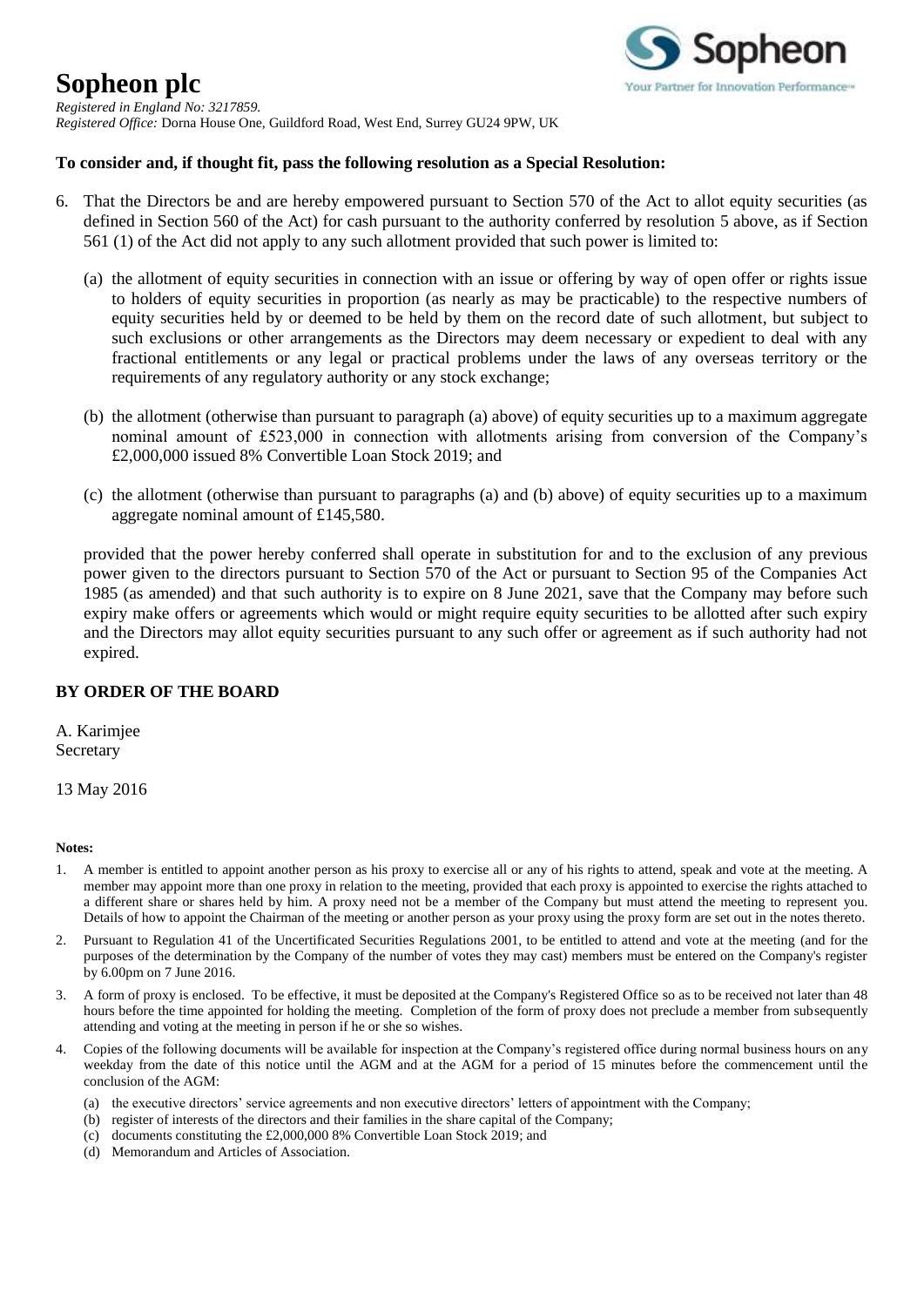



*Registered in England No: 3217859. Registered Office:* Dorna House One, Guildford Road, West End, Surrey GU24 9PW, UK

## **DISTRIBUTION MECHANISM FOR SHAREHOLDER DOCUMENTS**

In recent years a growing number of shareholders have been taking advantage of improvements in technology and accessing the wealth of information on corporate websites. Sopheon's Articles permit the distribution of copies of Shareholder Documents through the Company website. Shareholder Documents include:

- Notices of annual general meetings and other general meetings;
- Any directors' reports or auditors' reports;
- Balance sheets (including every document required by law to be annexed thereto) which are to be laid before the Company in general meeting; and
- Summary financial statements.

One benefit of website communications is that you will be able to access the Shareholder Documents online, which will deliver savings to the Company in terms of administration, printing and postage costs, as well as having environmental benefits. In addition, our website [www.sopheon.com](http://www.sopheon.com/) provides other useful information, including upto-date news about the Company's activities.

However, some shareholders will find it convenient to continue to receive hard copies of such documents. Accordingly, you have the following options:

- **OPTION 1 - Receive the Shareholder Documents through website communication.** If you wish to receive the Shareholder Documents by website communication, no further action needs to be taken. Each time new Shareholder Documents are to be made available, we will send you a letter by post telling you that new documents are, or will be, available to view on the website. From the [www.sopheon.com](http://www.sopheon.com/) home page, click on "Investors" and you will be taken to the investor home page which will contain a link to the document; **OR**
- **OPTION 2 Receive the Shareholder Documents in hard copy.** If you wish to receive the Shareholder Documents in hard copy, please write to us stating this. Your letter should state your name and address and be signed by you as the shareholder or in the case of joint shareholders, by each shareholder, and should be sent to the Company's Registered Office to arrive by 2 June 2016. As an alternative to writing to the Company's Registered Office in the UK, residents of the USA may write to Sopheon Corporation, 3001 Metro Drive, Bloomington, MN 55425, and residents of the Netherlands may write to Sopheon NV, Kantoorgebouw OFFICIA 1, De Boelelaan 7,1083 HJ Amsterdam. **If a letter is not received from you by this date you will be taken to have agreed to receive future Shareholder Documents via the website. If you have previously sent us a letter advising us that you wish to continue to receive hard copies, then you do not need to write again unless you ceased to be a shareholder during the period since the last AGM, and have now become one again.**

You should note that there may be particular circumstances where the Company will need to send documents or other information to you in hard copy, rather than by the use of the website. In such cases, the Company reserves the right to send hard copies.